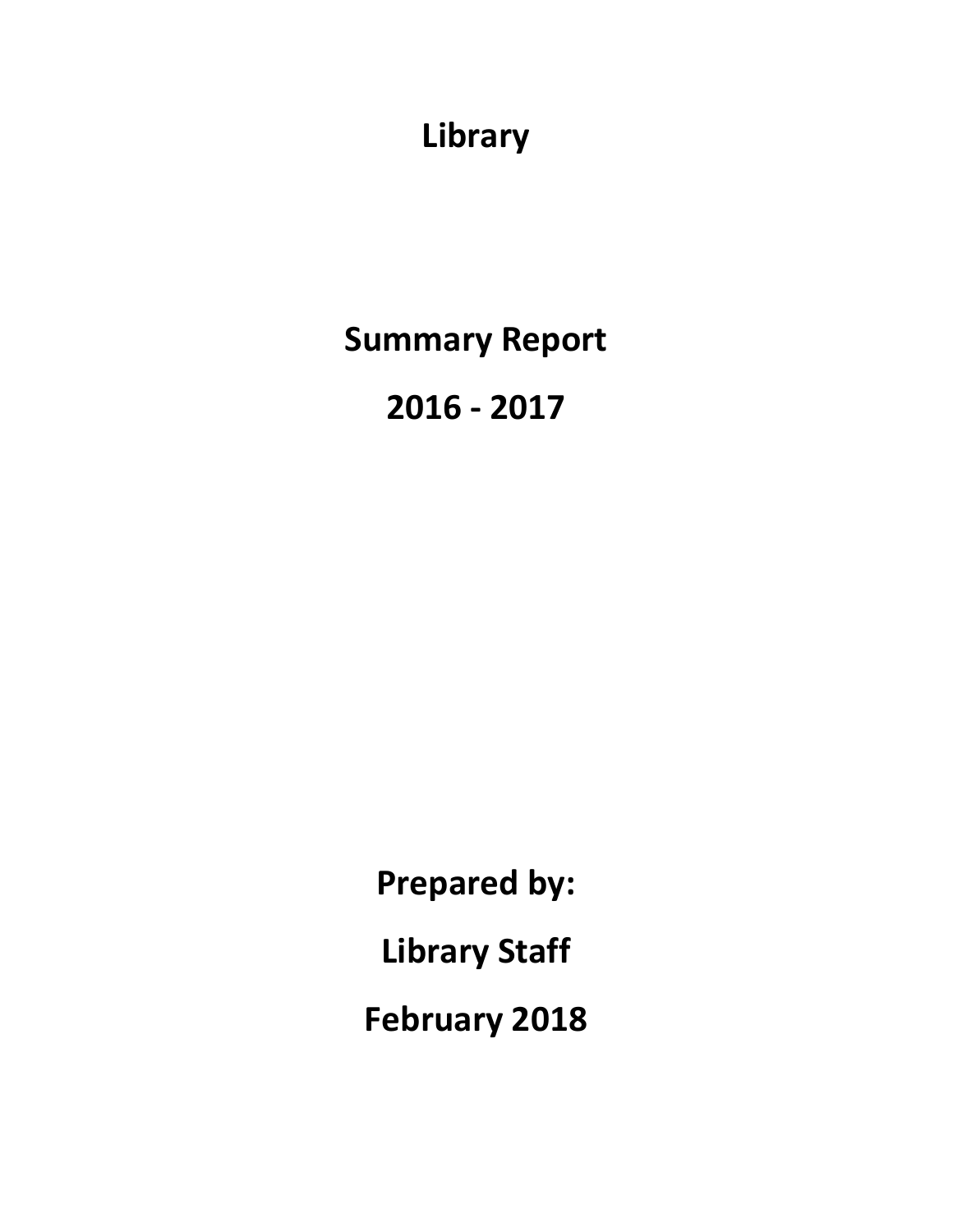### **Table of Contents**

| <b>Databases (Selected)</b> |
|-----------------------------|
|                             |
|                             |
|                             |
|                             |
|                             |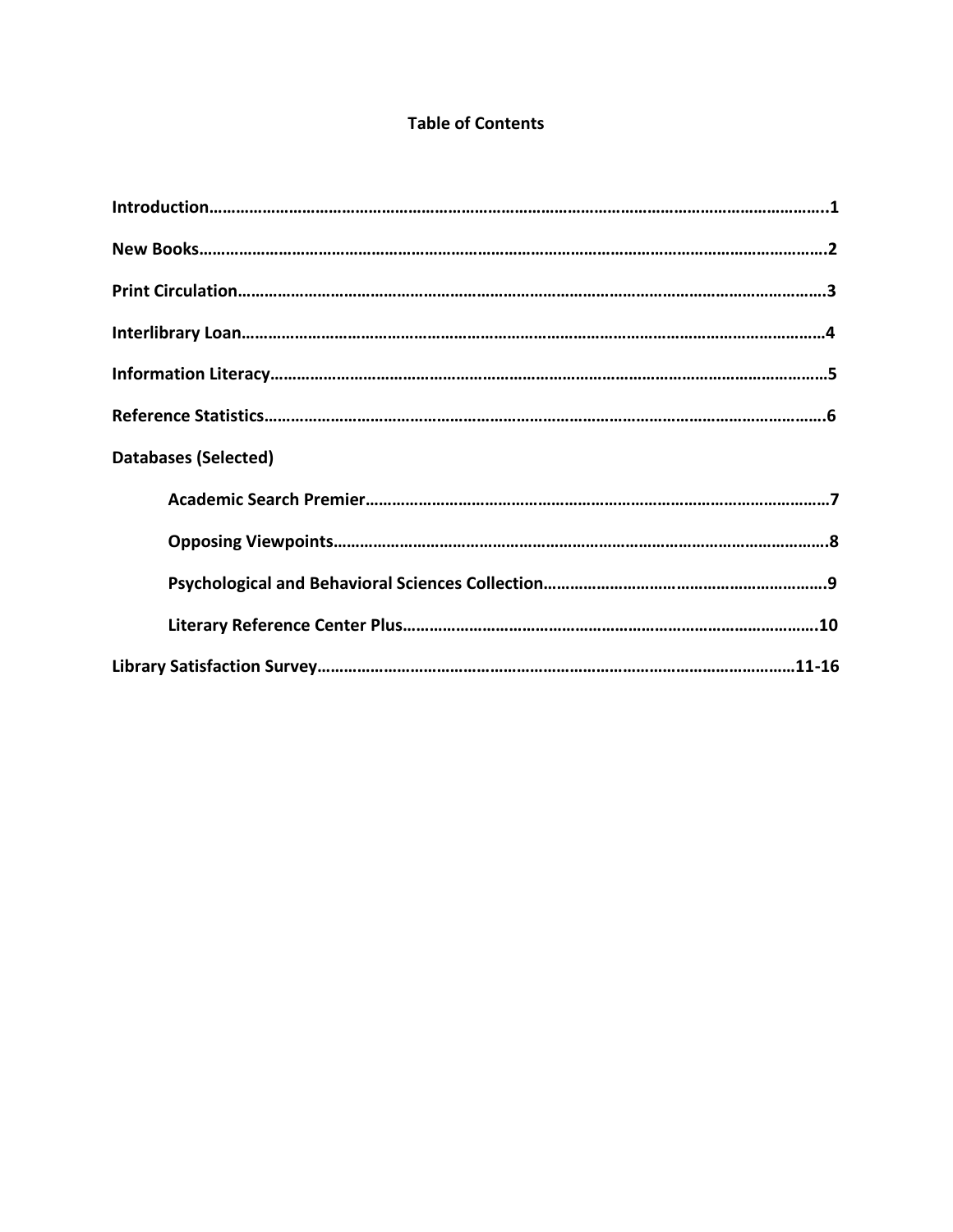# **2016 – 2017 Overview**

The 2016 – 2017 academic year was one of great change for the Asnuntuck Library, especially with the physical space.

In June, construction began as the Academic Skills Center (ASC), previously located in Room 130, was moved within the Library. The Homework Lab, which had been a row of computers along the back wall, was enclosed as a separate room. This renovation posed both challenges and opportunities for the Library and Library staff.

On the challenging side, the Library lost roughly 1,000 sq. ft. of space. To accommodate the ASC tutoring computer desks, math group study area, and two new offices, Library staff had to relocate the contents of six book stacks (roughly 432 shelves). Two stacks were moved to the West side of the Library, replacing the tables and soft seating that were located there. Books on the existing shelving adjacent to the new ASC were consolidated, and the books from the other four removed stacks were integrated into these newly created spaces. The collection then had to be rearranged in Library of Congress call number order.

The renovation also presented opportunities for the Library staff. The Library and ASC have always partnered in academic support, and having the two departments collocated in one space enabled students to easily transition between the two for research and tutoring assistance. The entire space was rebranded as a "Learning Commons," and students have found the new set up to be both welcoming and efficient. Esthetically, the old carpet was removed and replaced with a vinyl laminate, which brightened up the main area. In addition, new book security gates were purchased.

After two years of planning, the Library's new Integrated Library System (ILS) went online in January. The online catalogs of all twelve community colleges, four state universities, the Connecticut State Library, and Charter Oak State College were combined into one catalog. Students are now able to seamlessly search across all institutions at once, as opposed to searching the colleges individually. As a result, millions of additional resources were made more readily available to them.

The Library collection underwent minor changes during the academic year. The online database, Gale Business Insights: Essentials, was not renewed due to lack of use, even though it was purchased in the prior year. Books were weeded, but at a slower rate than 2015 – 2016. The total number of print periodicals continued to decline, and the Library now subscribes to roughly half the amount as it did just 5 years ago. A small VHS collection is still maintained, but that is being gradually phased out.

In the summer of 2016, Proquest replaced Yankee Book Peddler as our preferred book vendor. Orders are placed throughout the year, and titles are selected through professional reading, curricula demand, and faculty requests.

Saturday exam proctoring, which was added as a Library service in the fall of 2015, was discontinued after the fall 2016 semester. With limited staffing on Saturdays, Library staff could not adequately monitor test takers. The responsibility for proctoring was returned to the ASC.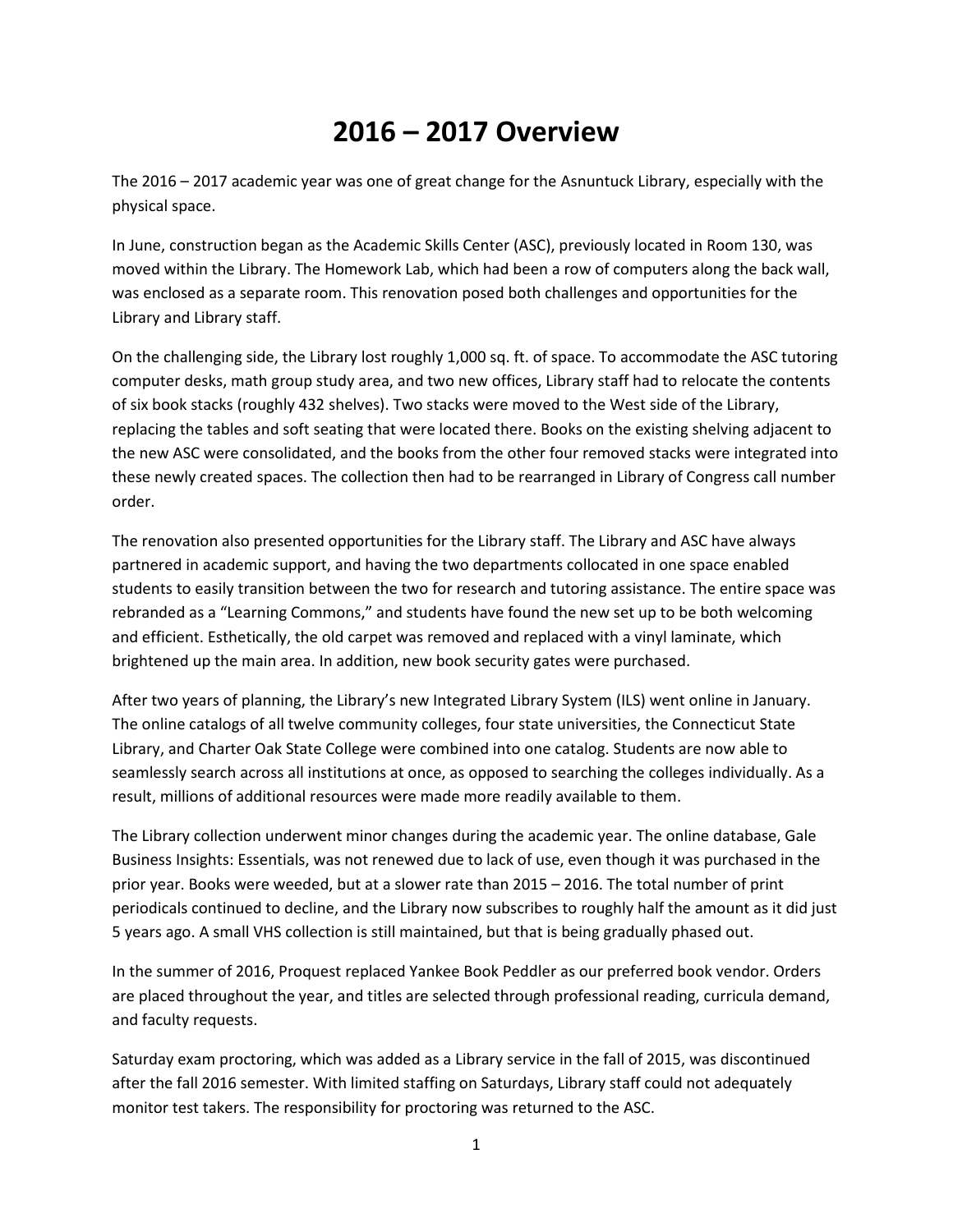

Library staff reviews professional literature, responds to faculty, staff, and student recommendations, and relies on professional knowledge to build a well-rounded collection to suit the needs of Asnuntuck Community College.

In the 2016 – 2017 academic year, there were 410 new items added to the collection.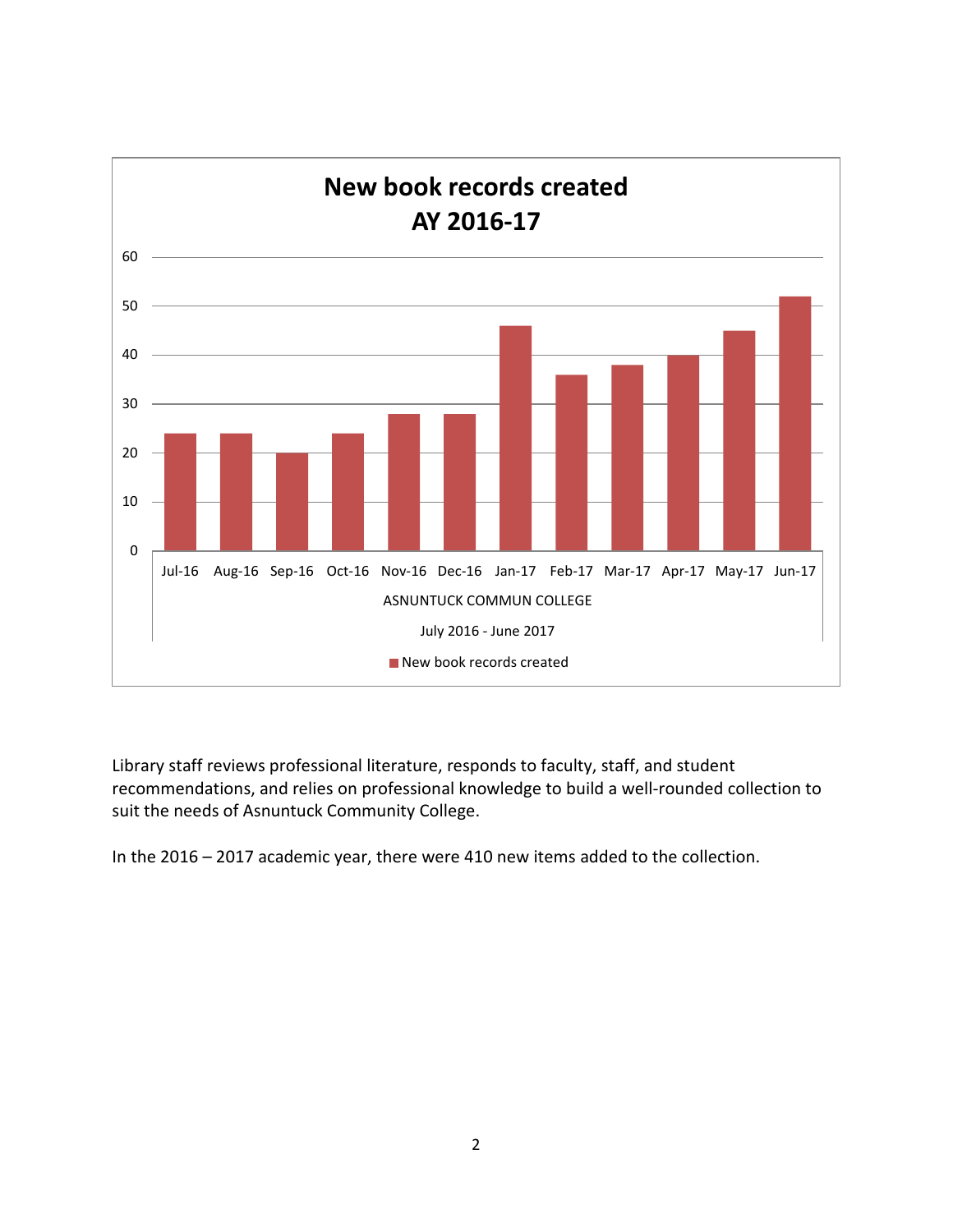

As expected, circulation is highest mid-semester during the spring and the fall.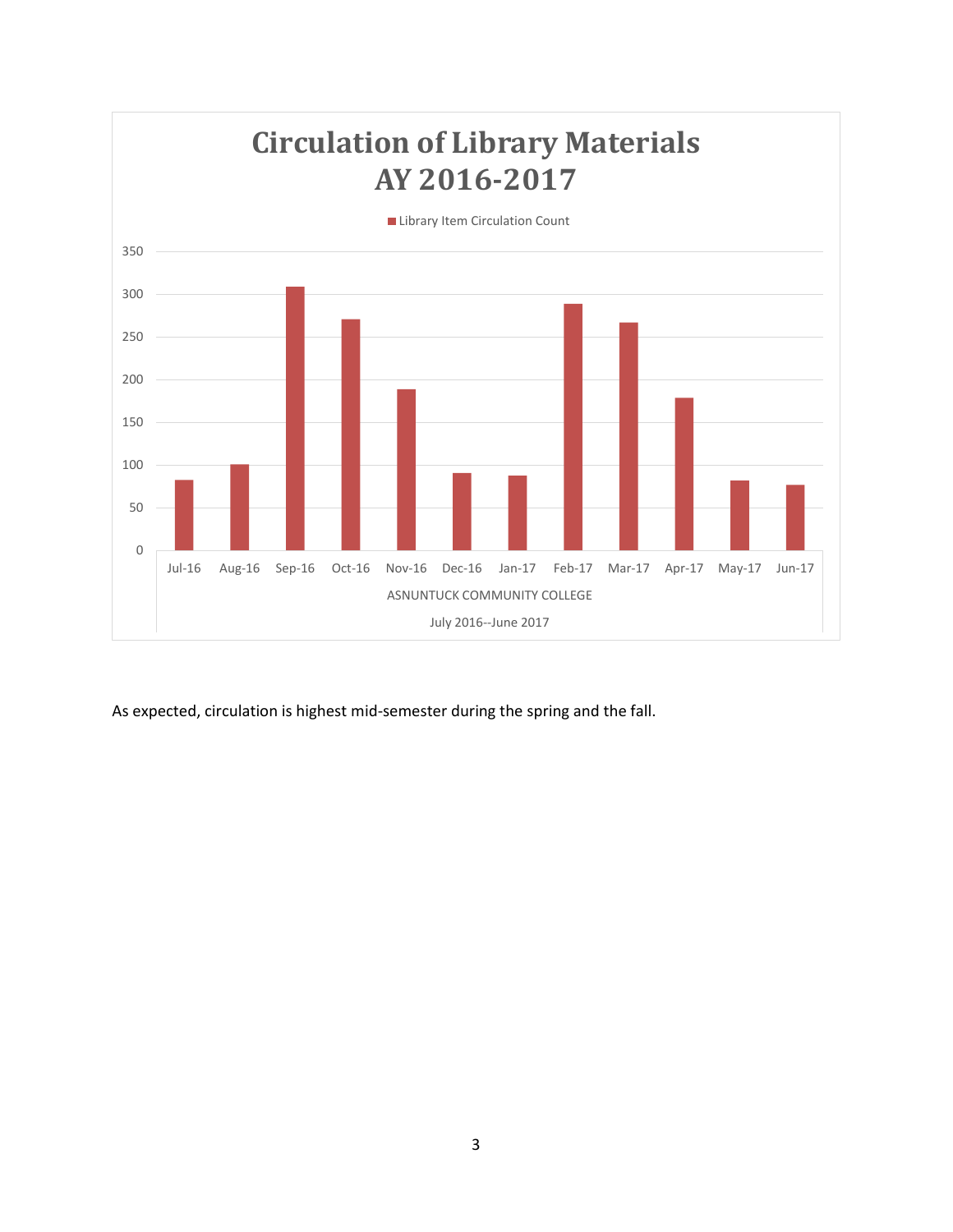

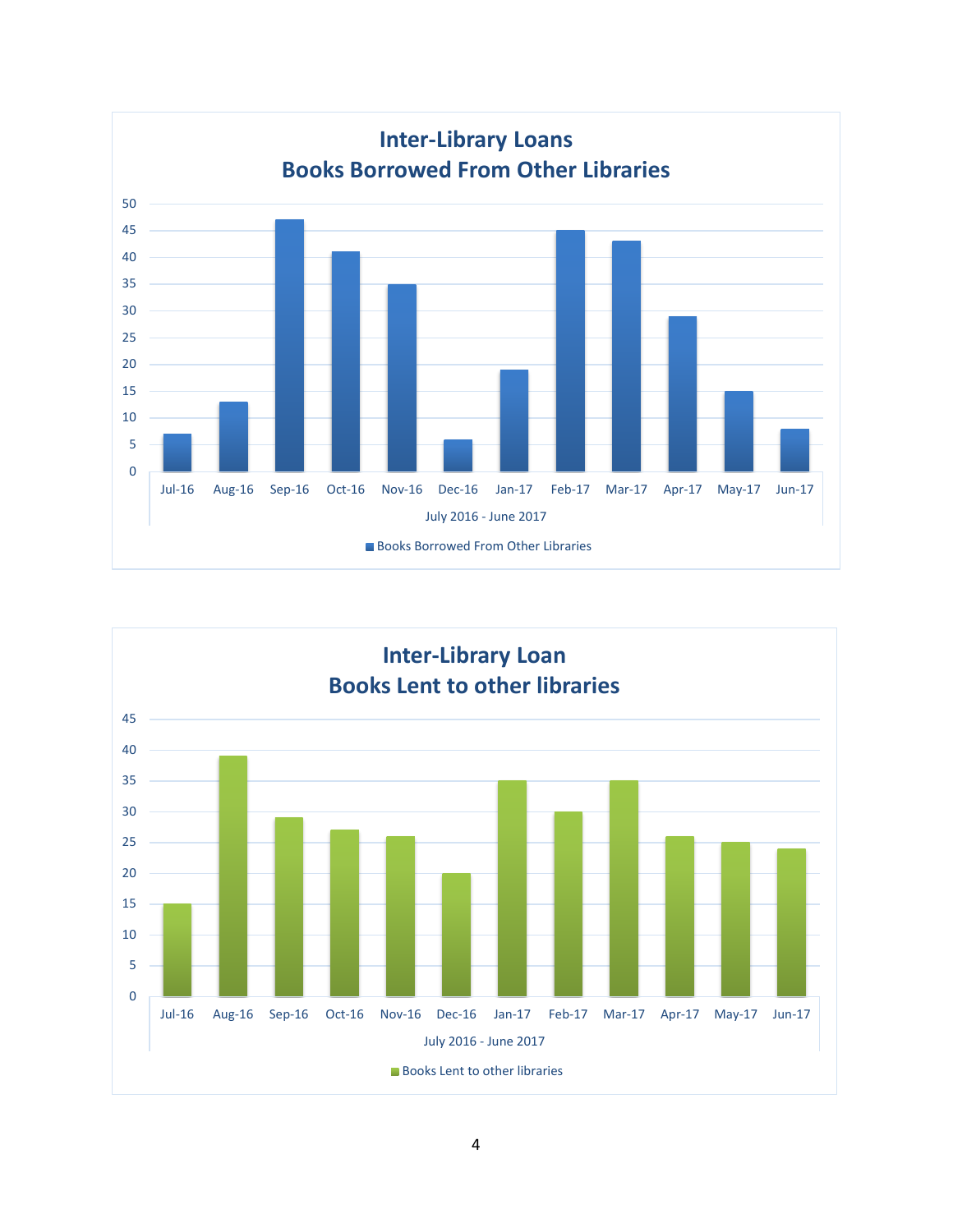# **Information Literacy Trends**



### **2016-2017**

During the 2016-2017 Academic Year, there were 30 class visits, with a total of 627 students. The majority of IL visits were to First Year Experience courses, followed by English 101/101S courses.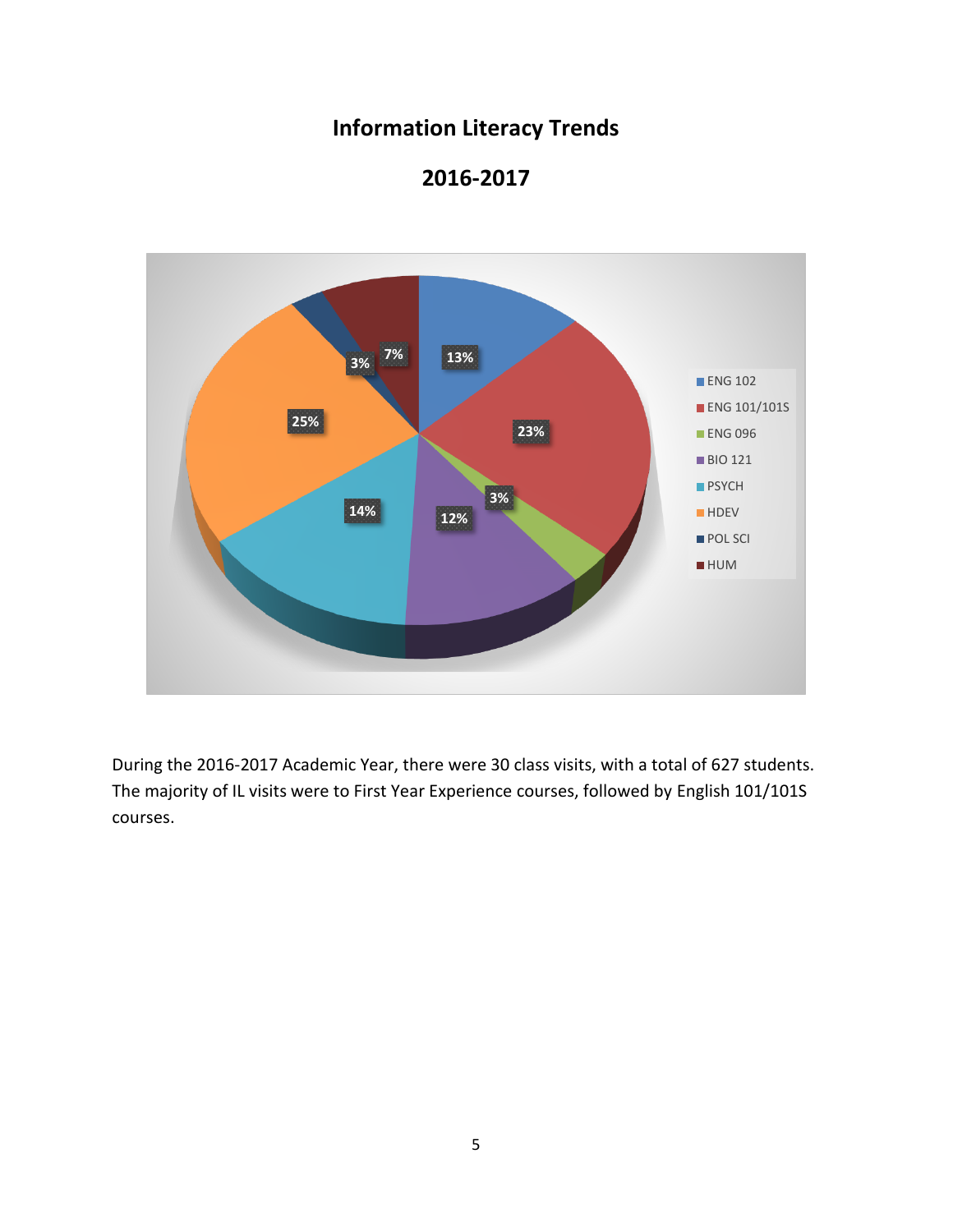### **Reference Statistics**





|                    | July | <b>August</b> | September | <b>October</b> | <b>November</b> | <b>December</b> |
|--------------------|------|---------------|-----------|----------------|-----------------|-----------------|
| Reference          | າາ   | 18            | 157       | 116            | 117             | 49              |
|                    |      | 85            | 285       | 193            | 147             |                 |
| <b>Directional</b> |      |               |           | 18             |                 |                 |

|                    | January | February | <b>March</b> | April | May | June | <b>TOTALS</b> |
|--------------------|---------|----------|--------------|-------|-----|------|---------------|
| Reference          | 49      | 142      | 95           | 138   | 76  | 63   | 1042          |
|                    | 124     | 110      | 156          | 119   | 122 | 97   | 1561          |
| <b>Directional</b> | 18      |          | າາ<br>23     | 11    |     |      | 138           |

Definitions:

Reference: Questions involving professional knowledge of a resource, such as the catalog, database or Internet. Research assistance, evaluation of sources, resource retrieval, etc, are also included.

IT: Assistance with technology, such as printers, log-ins, password resets, print quotas, etc.

Directional: Location questions.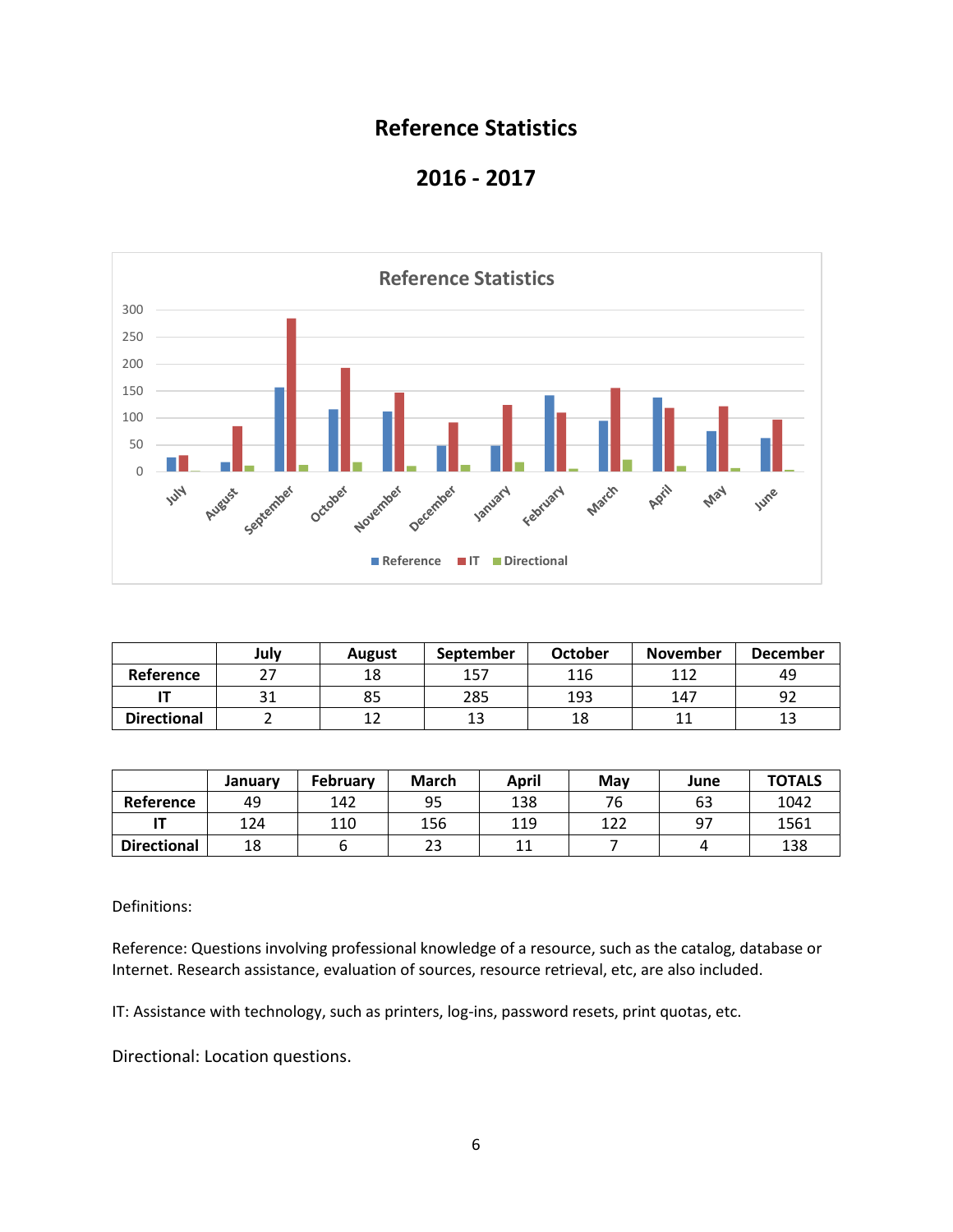

#### **Definitions:**

Session: The number of times a person accessed Academic Search Premier.

Search: The number of times a person entered terminology in the search box and executed the search.

Retrieval: The number of times a person clicked on the title of an article to view it.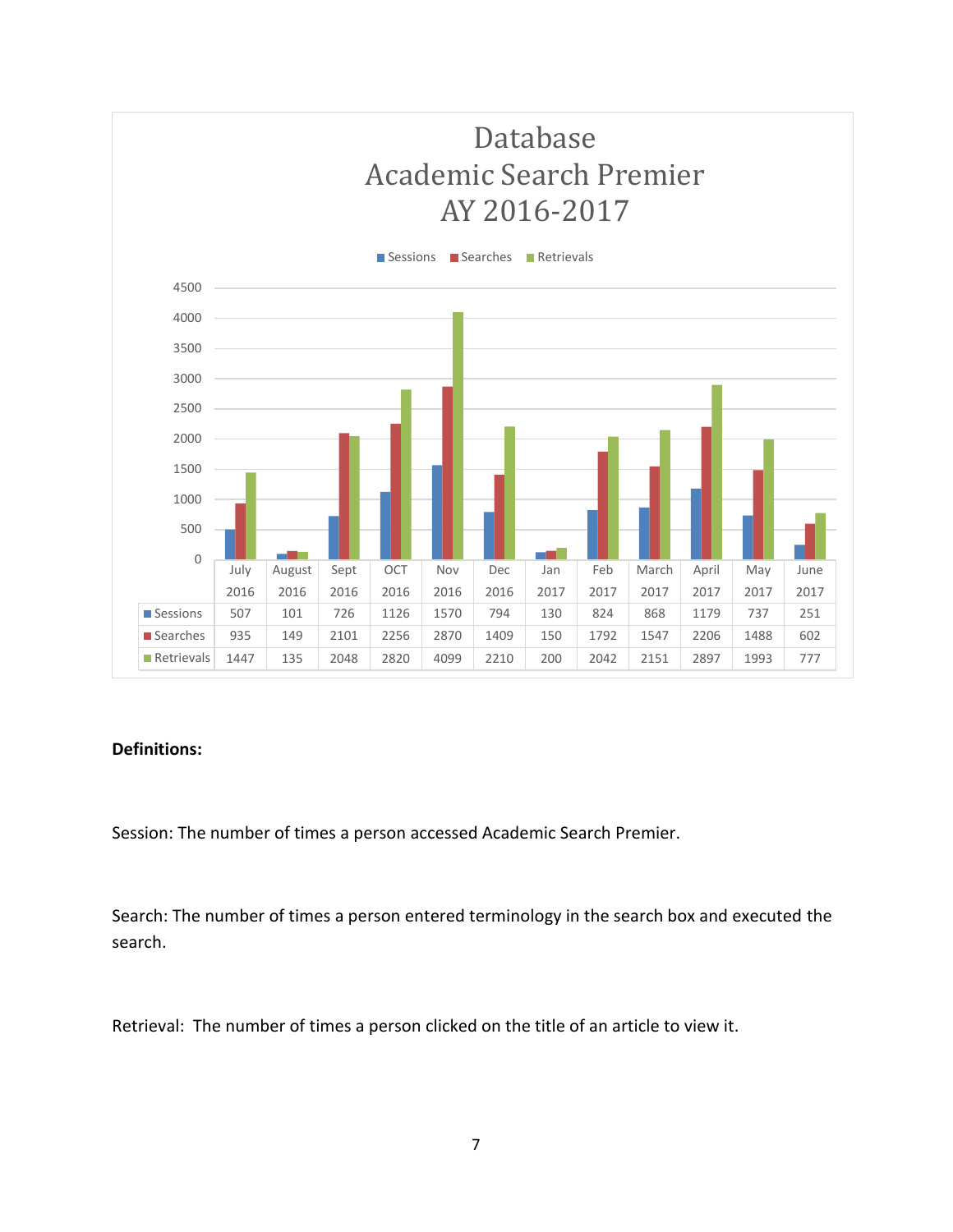

#### **Definitions:**

Session: The number of times a person accessed Opposing Viewpoints in Context.

Search: The number of times a person entered terminology in the search box and executed the search.

Retrieval: The number of times a person clicked on the title of an article to view it.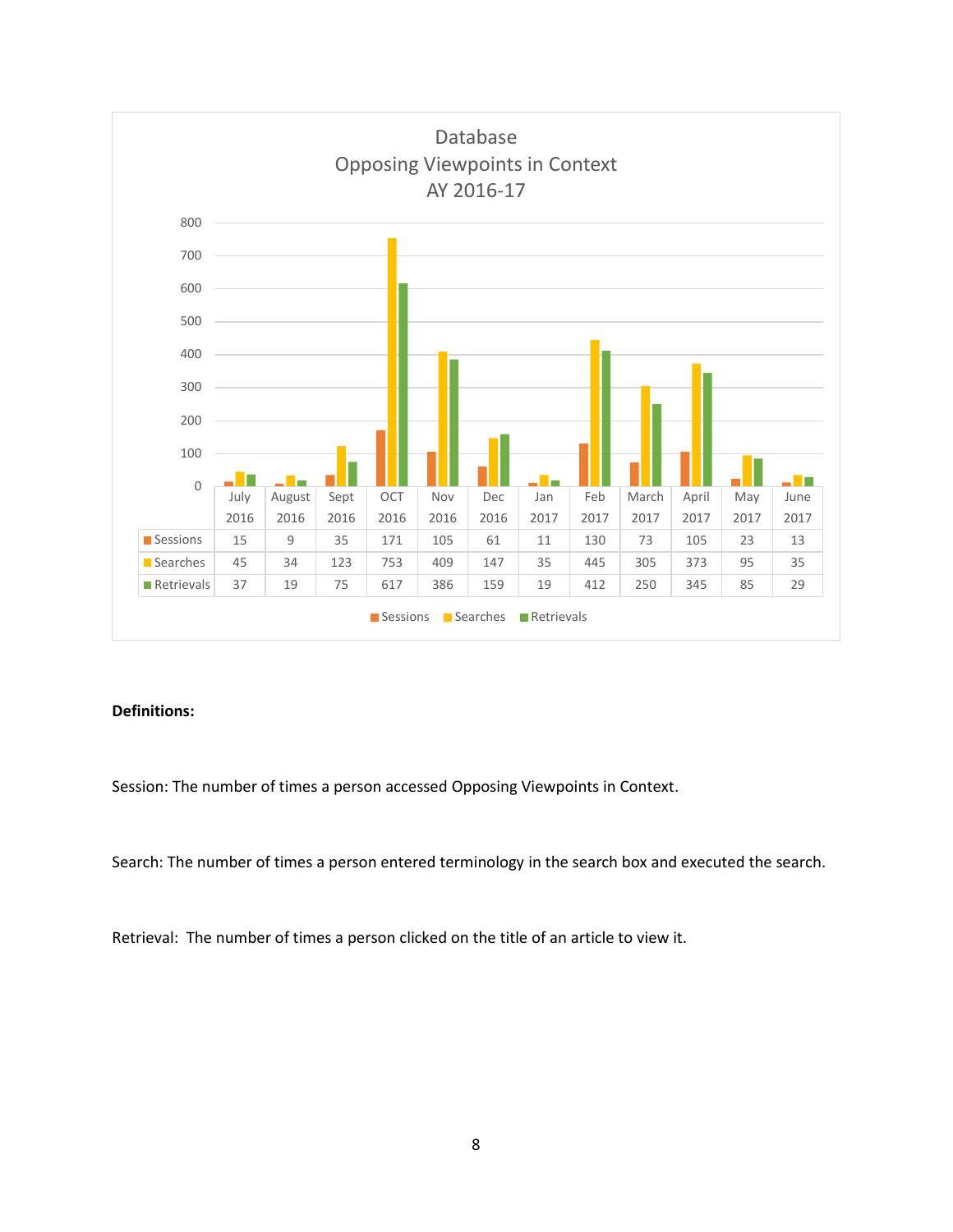

#### **Definitions**

Session: The number of times a person accessed Psychological and Behavioral Sciences Collection.

Search: The number of times a person entered terminology in the search box and executed the search.

Retrieval: The number of times a person clicked on the title of an article to view it.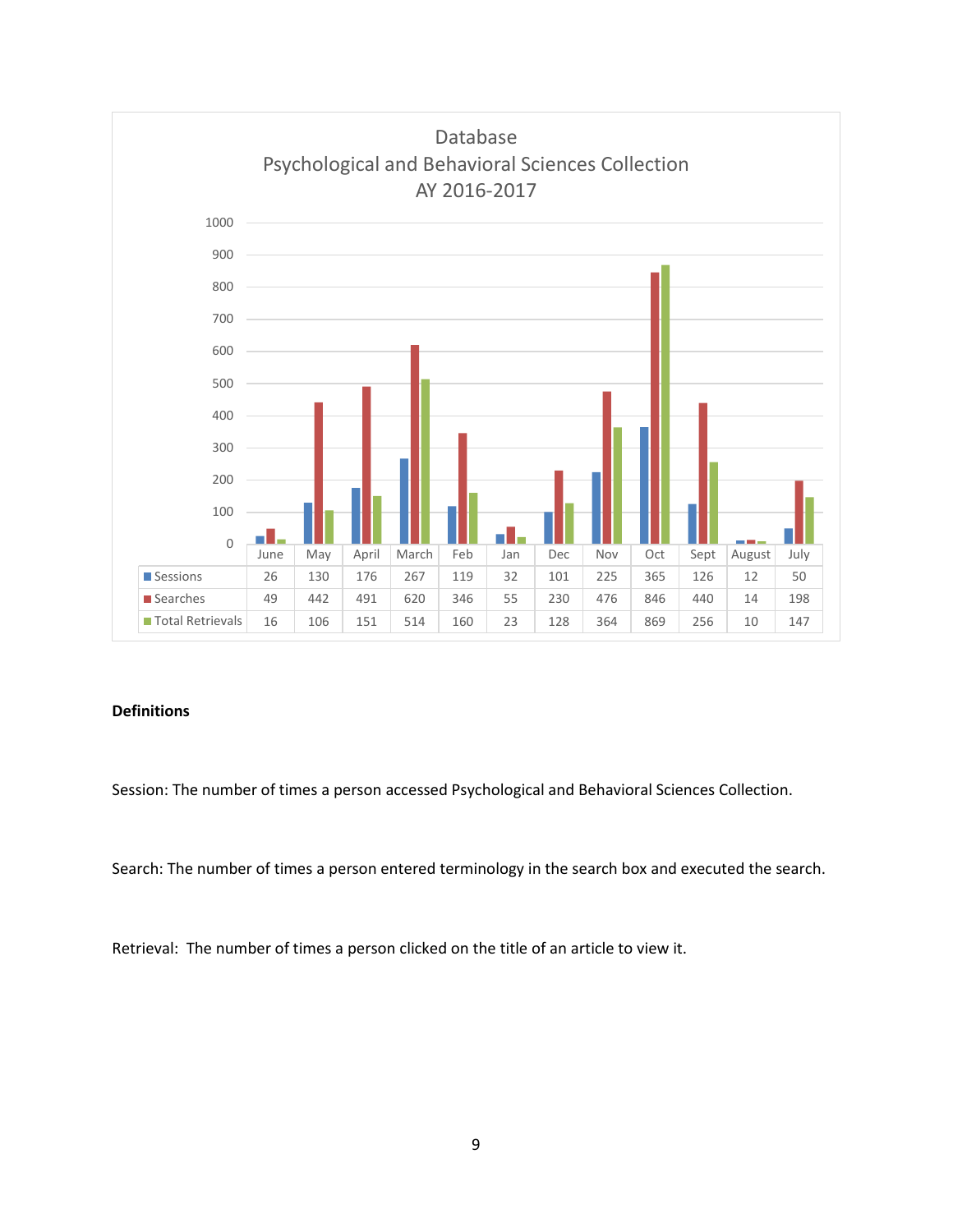

#### **Definitions:**

Session: The number of times a person accessed Literary Reference Center Plus database.

Search: The number of times a person entered terminology in the search box and executed the search.

Total Retrievals: The number of times a person clicked on the title of an article to retrieval the article.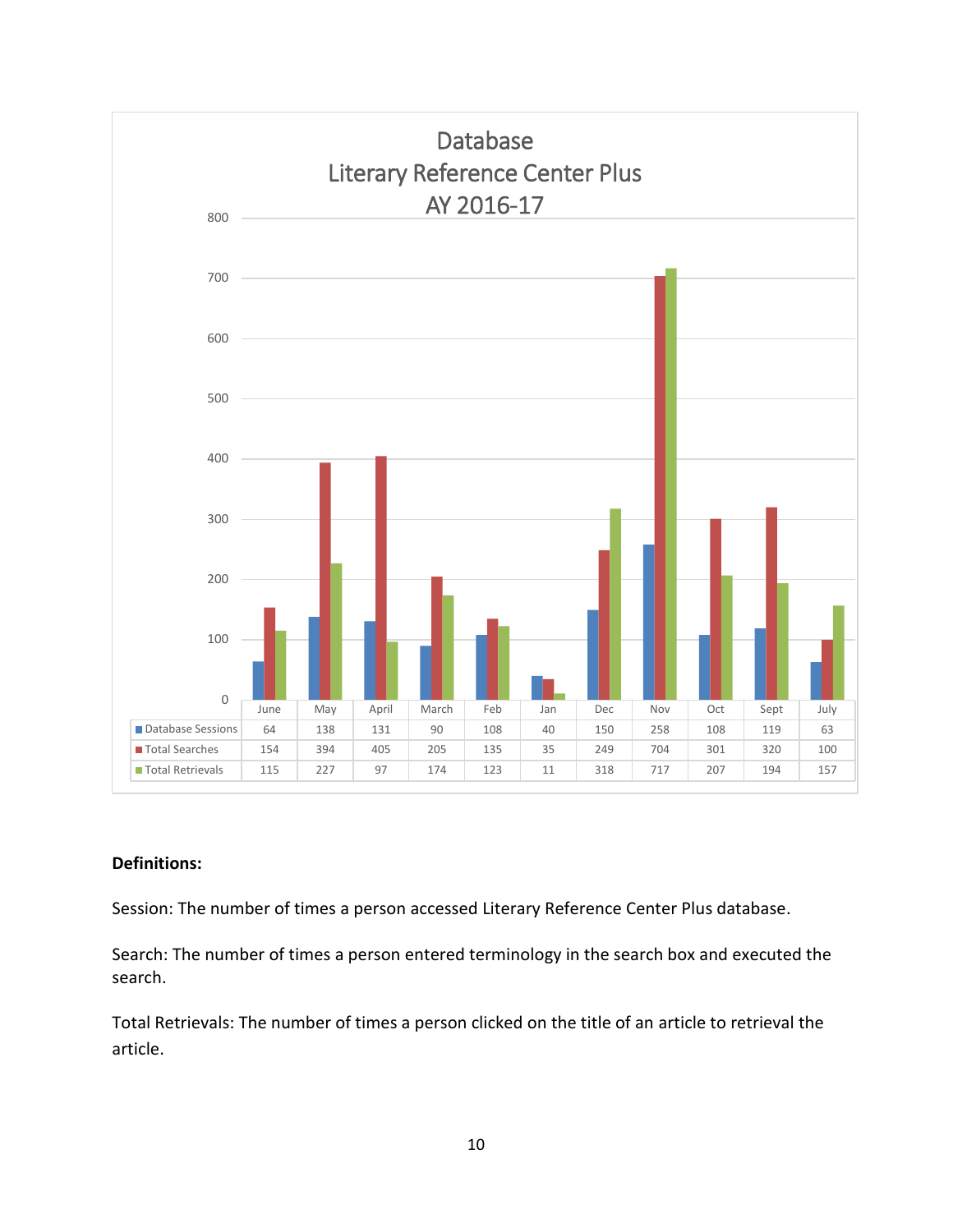

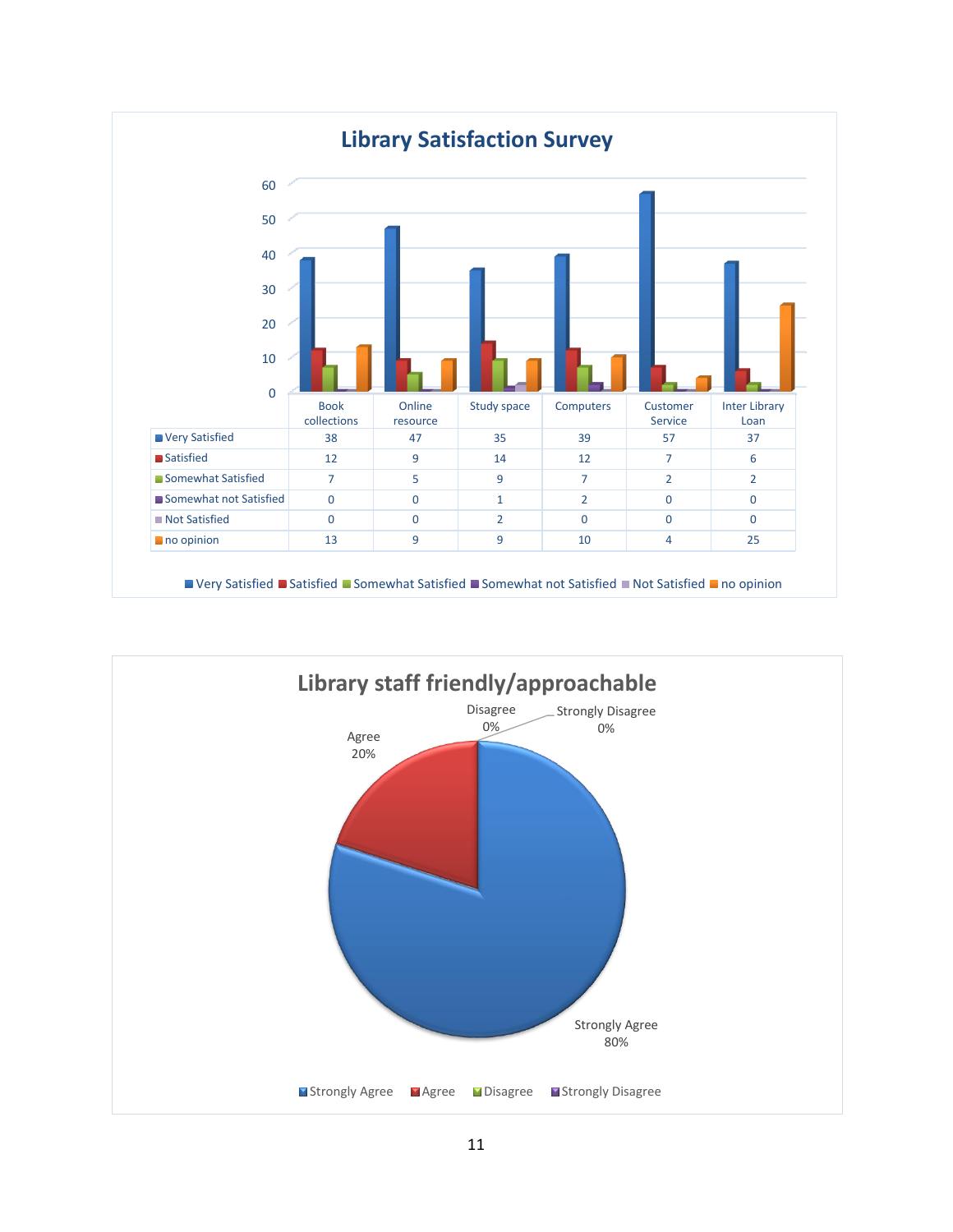

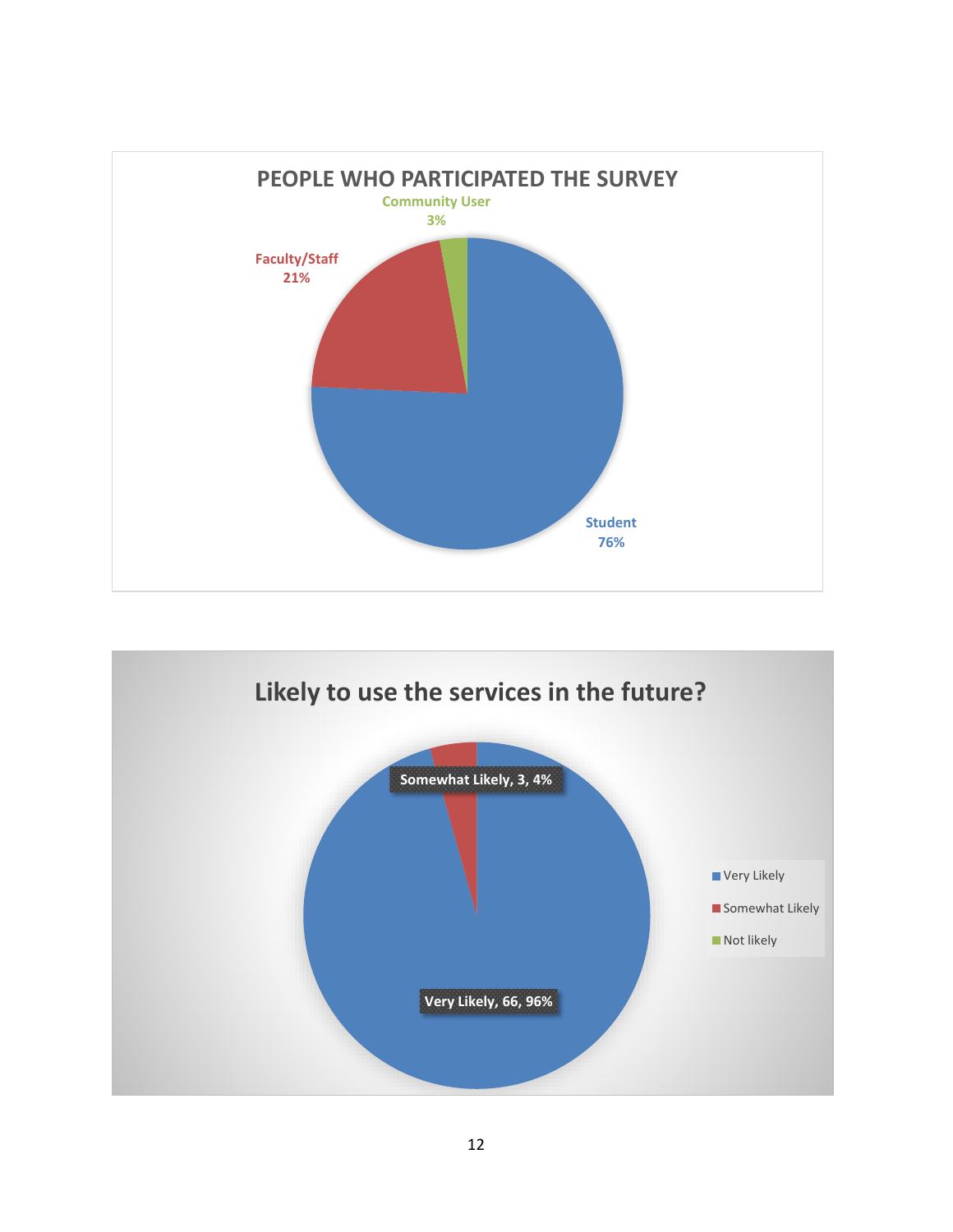## **What do you value the most about the library?**

### **Students:**

"The friendly people who work here and are always willing to answer questions."

"The willingness to help us to succeed, the peaceful and pleasant atmosphere. The availability of a places to study and get work done."

"I value the availability of resources and academic sources to students."

"Resources such as books and computers."

"The books and on-line resources."

"One thing I value about the library is the helpful librarians being so friendly and kind helping with assignments."

"The Librarians going the extra miles for students."

"Friendly atmosphere from staff."

"They have time/help for you at all times."

"Supportive, friendly and helpful atmosphere."

"Staff is very approachable and friendly, always helpful!"

"The staff is very kind."

"Bright sunlight place to study."

"Being able to come & get work done in a comfortable place."

"Wi-Fi, computers, a place to go without interruptions."

"Peace & quiet."

"Peaceful room to study."

"Can concentrate best."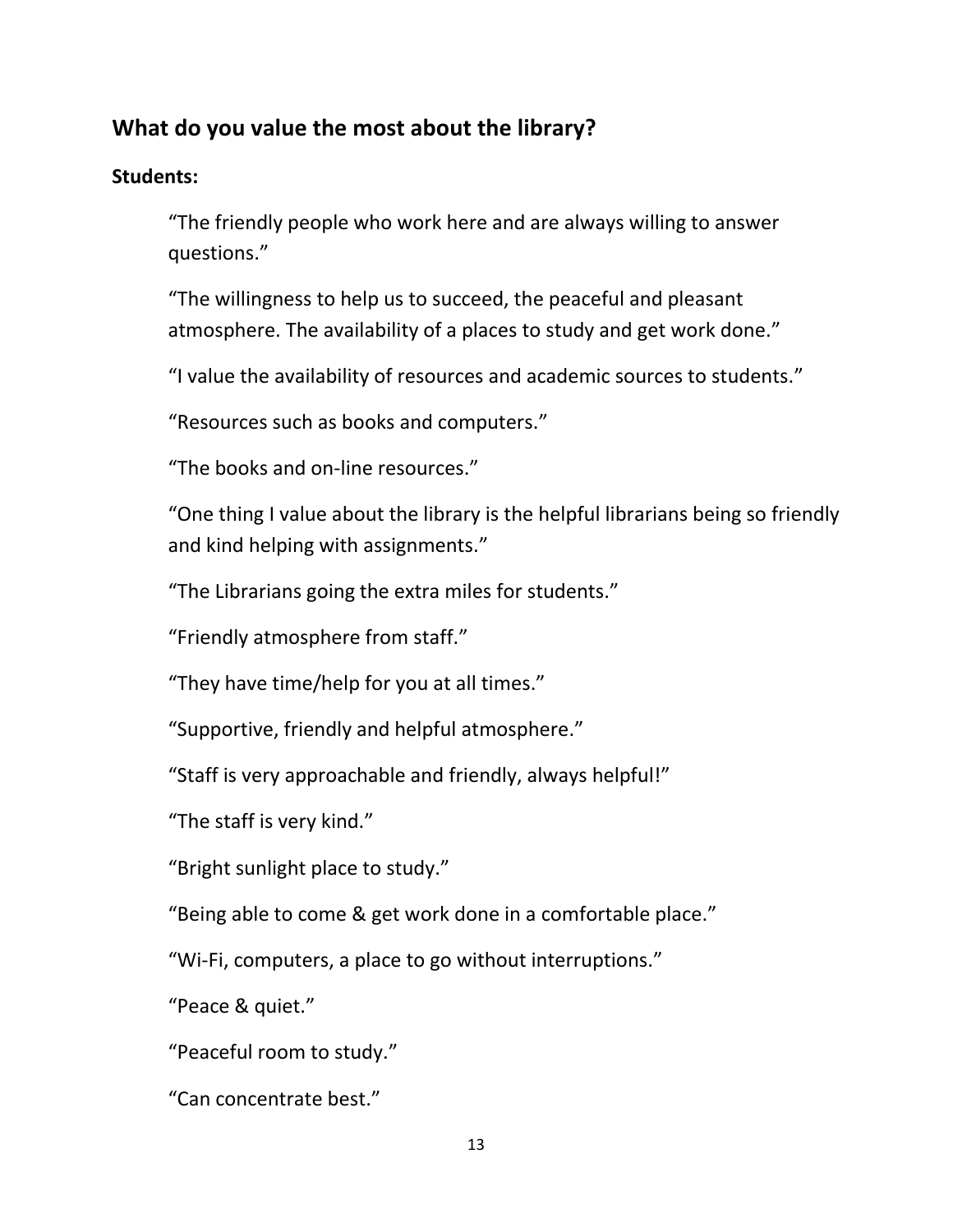"Being able to do my work in a quiet location."

"The computer and resources."

"Computer access and library help."

"It is a quiet place on campus to get work done."

"Study room."

"Enough Nature light, friendly environment."

"Computers and study space."

"How quiet it is."

"Computers, printing, head phones."

"Printers and Academic search premiere."

"The opportunity to complete school work in a setting where assistance is readily available."

"Space"

"The computer homework lab however sometimes the computers are slow, glitch or don't work properly."

"Love the phone charger station. It's great to study here, because I had to come real early before class."

"Computer/printing/databases"

### **Faculty:**

"Customer service"

"The help whenever I walk in the door."

"How approachable the staff is; accessibility."

"It is a space for students to work independently and as groups."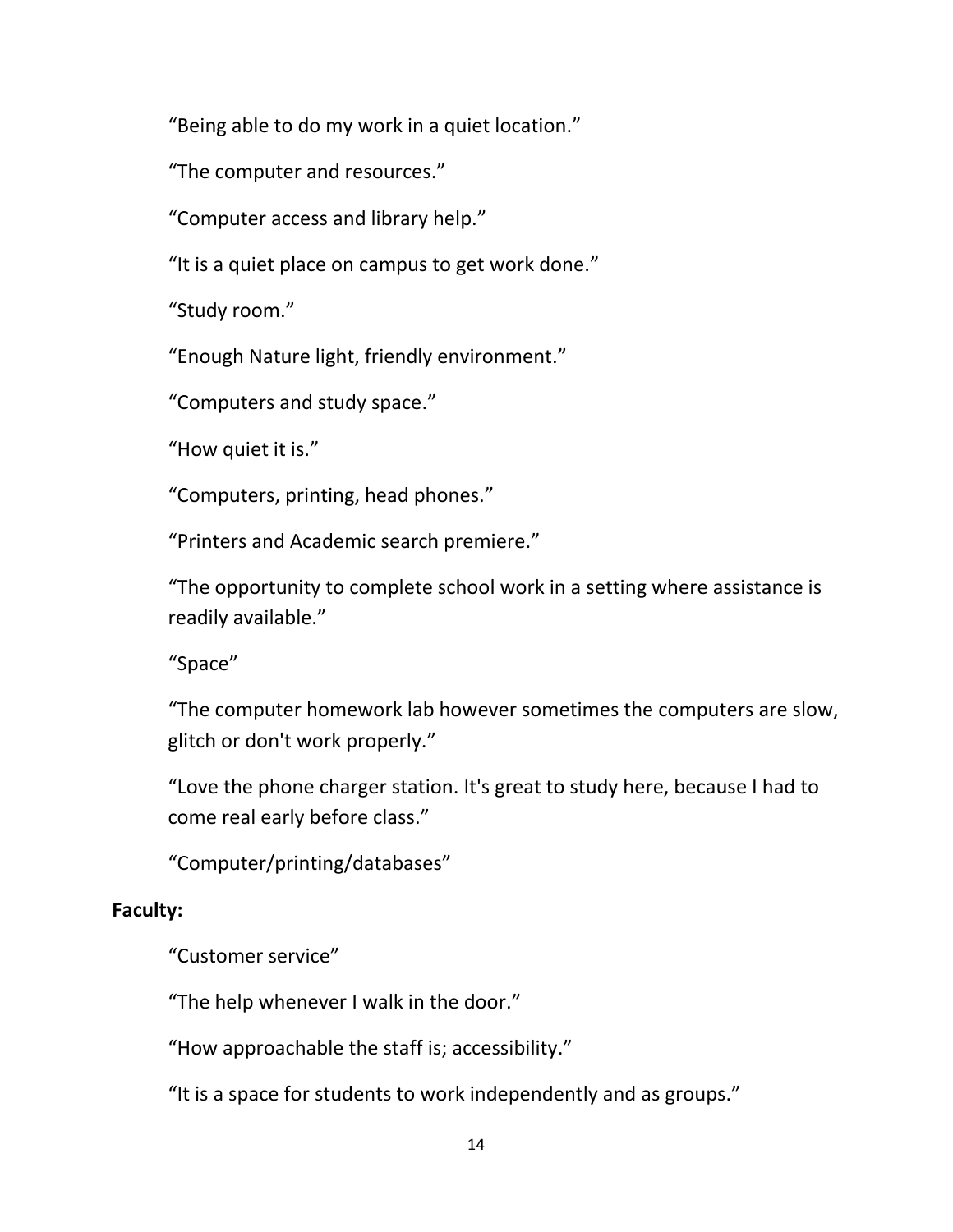"Approachability of staff and follow up."

"Having it be people-student oriented."

"It's the only quite place on campus for student to work (Important)."

"Helpful, knowledgeable, friendly staff."

"The staff! Always so willing to help."

"The staff! All are very welcoming and easy to deal with."

### **Additional comments or experiences about the library:**

"I am a continued mature students, I need all the help I can get and I especially appreciated the kind and patient help that is always extended to me."

"Increase library hours during final session."

"I am here every day, if the library was not open, friendly, helpful and available, I would not successes in college."

"Everybody is friendly in the library, the databases are so helpful. Each time I am in the library, I can study comfortably, and asking for help."

```
"Good science magazines."
```
"Extended hours would be great."

"The library should be open until 11 pm at least during two weeks around finals and midterm. They should have a quiet study section, there was a lot of noise coming from hallway."

"More outlets for laptop."

"Making Google Chrome the default browser could increase studying efficiency."

"I needed to print something and Jie was very exceptionally helpful."